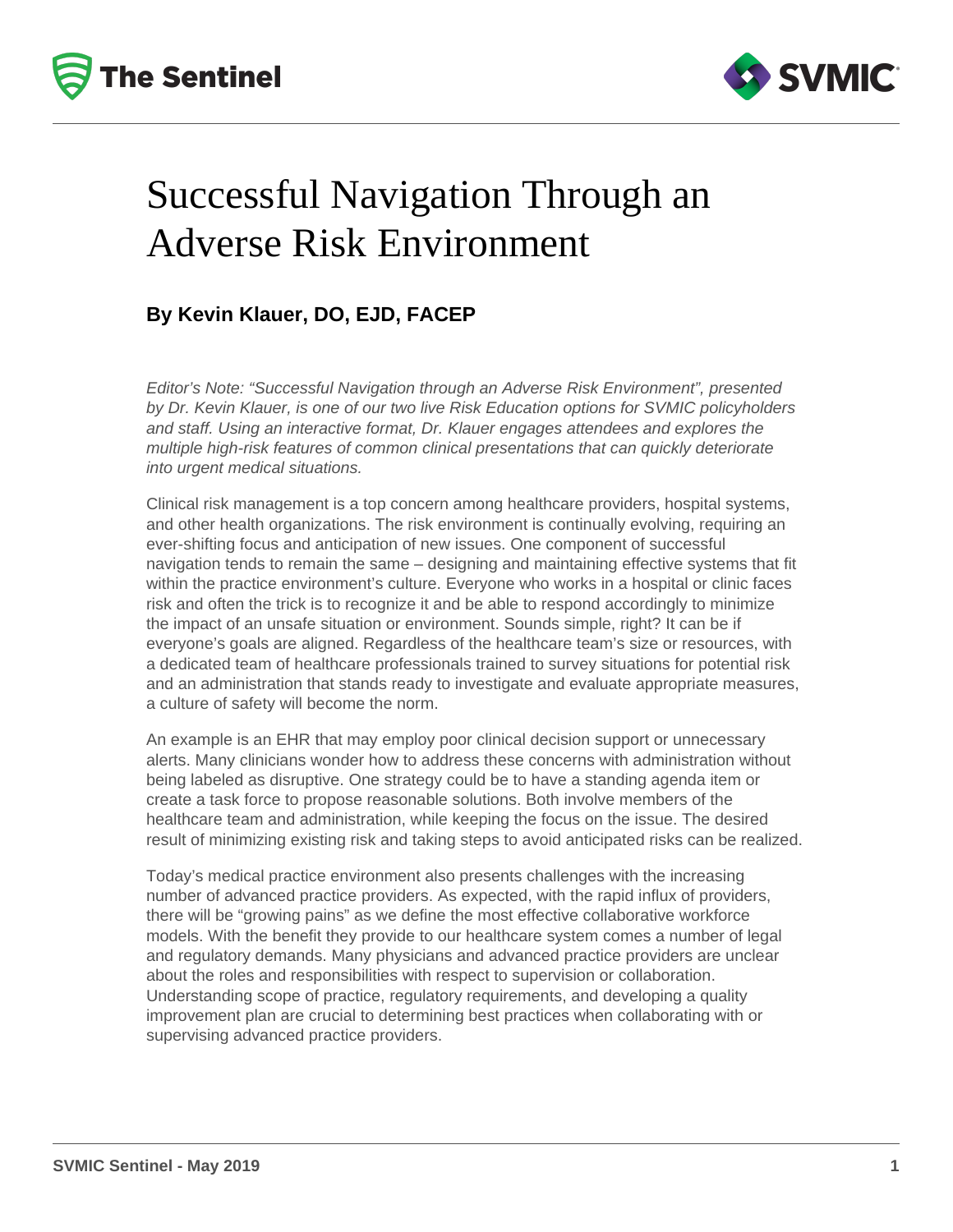Other risks facing healthcare providers are not generated by or completely within the provider's control. An example is a patient expecting to video or audio record the entire medical encounter. While there is much debate about such recording of the medical interaction, it is certainly a reality worth addressing. Rather than allowing for unfettered access, or strictly prohibiting recording, practices may consider a policy outlining a mutually agreed upon time to record, such as the discharge discussion.

While clinical risk management is a huge concern, there are strategies and tools for recognizing and handling these situations. I will address these issues and more at Risk Education seminars beginning in June and running through September. Non-clinical risk management principles affecting the practice of medicine and the associated liability exposures involved in each will also be covered. Closed claims analyses, with actual cases; the current evidence supporting best practices; and solid recommendations for risk mitigation will be provided. This seminar takes its cues from the audience, engaging in practical, thought-provoking dialogue on a variety of topics. See a full seminar schedule and register to attend [here](https://education.svmic.com/courses/published?title=Successful+Navigation+Through+an+Adverse+Risk+Environment&field_course_format_tid=54&field_city_tid=All).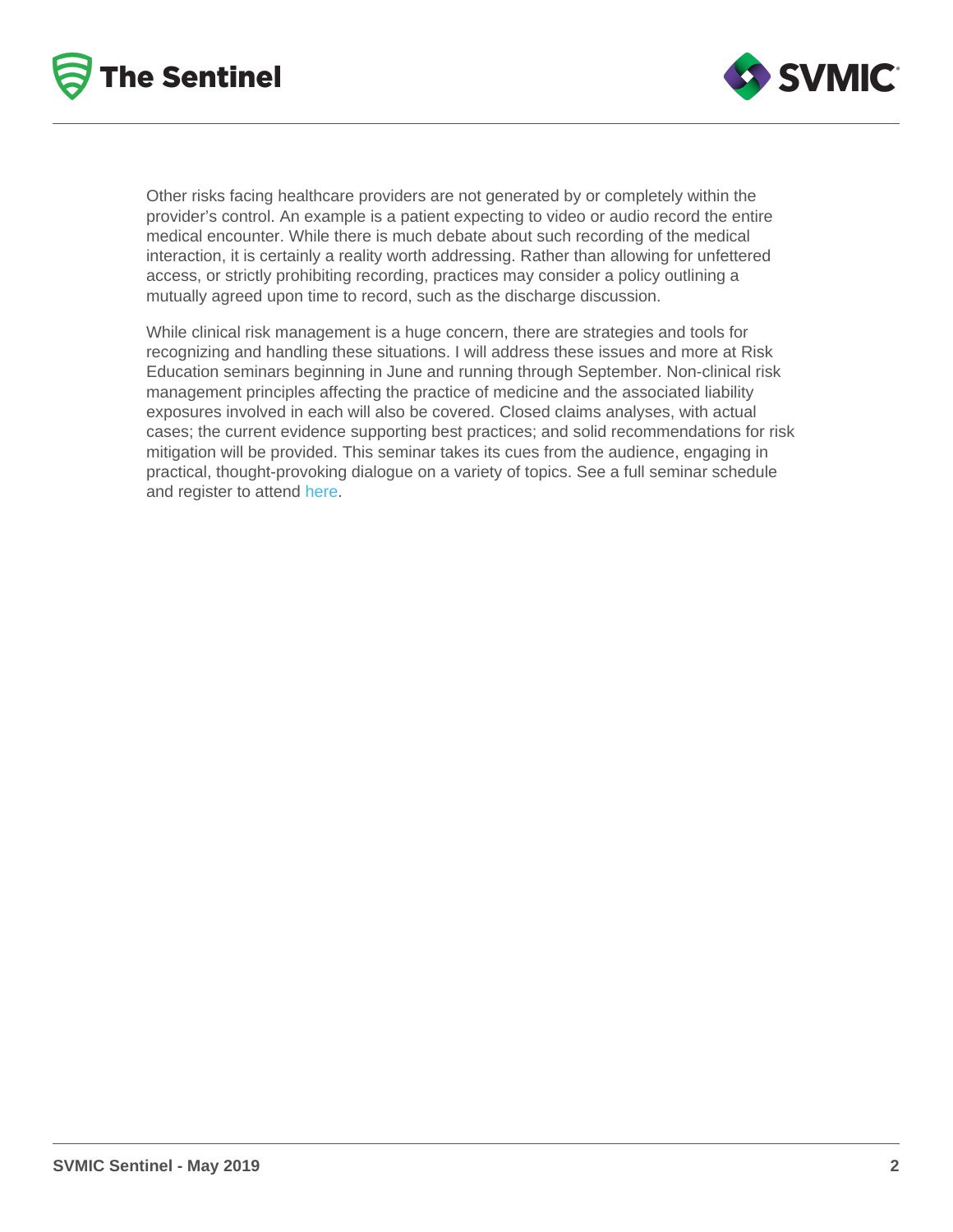



## Know Your Medical Devices

#### **By Jamie Wyatt, JD**

The United States is the largest medical device market in the world, generating over \$180 billion in annual revenue. [1] An area of growing concern for some in the healthcare community, but often unknown to patients, is the role of medical device sales representatives in patient care. Among these concerns are ethical issues surrounding a representative's presence in the operating room, his or her influence in device choice, and a physician's reliance on a medical device sales representative as a resource for treatment decisions during surgery.[2] Proponents of the practice argue that attendance by the sales representatives allows them to provide expertise on the use of a particular product device due to the hands-on training and overall knowledge of the sales representative. They support the development of a loyal relationship between the physician and the representative because they believe it fosters a comfort level among them to freely exchange information while keeping up with technological developments, all said to benefit the practice of medicine. It is important to point out, though, that there needs to be a balance between reliance on a medical device sales representative and independent knowledge when determining the appropriate device and use for your patient. Keep in mind that the ultimate goal of a medical sales representative is to increase awareness of his or her product in order to create sales volume for profit. Relying solely on just your interactions with a representative and knowledge obtained from him or her for a surgical procedure can be a risky proposition for any physician. While there is a joint goal for quality patient care, what happens when reliance on a medical sales representative is misplaced?

This brings us to the case of Dr. Strobl. [3] The patient, a 60-year-old-male, was admitted to the hospital following a motor vehicle accident. An MRI upon arrival revealed moderate stenosis at C3-C4 and severe stenosis at C4-C5 and C6-C7. The patient was advised that he would need decompression surgery at some point. Four months after the accident, the patient consulted with Dr. Strobl for complaints of constant burning pain in both arms and loss of feeling in his hands. Dr. Strobl performed an anterior cervical discectomy C3-C4, C4-C5 and C5-C6 with partial corpectomy at C4, full at C5. The medical device sales representative was in the operating room while Dr. Strobl placed an interbody spacer without plating. After initial assembly of the device, it fell apart and was put back together before being placed during surgery.

On the morning after the surgery, the patient was doing well and walked nearly 100 feet in the ICU. However, there was a dramatic change later that day when the patient was assisted from the bed to a chair by the nurse. When he sat in the chair, he suddenly lost motor function in his left upper extremity. A CT of the cervical spine study revealed that the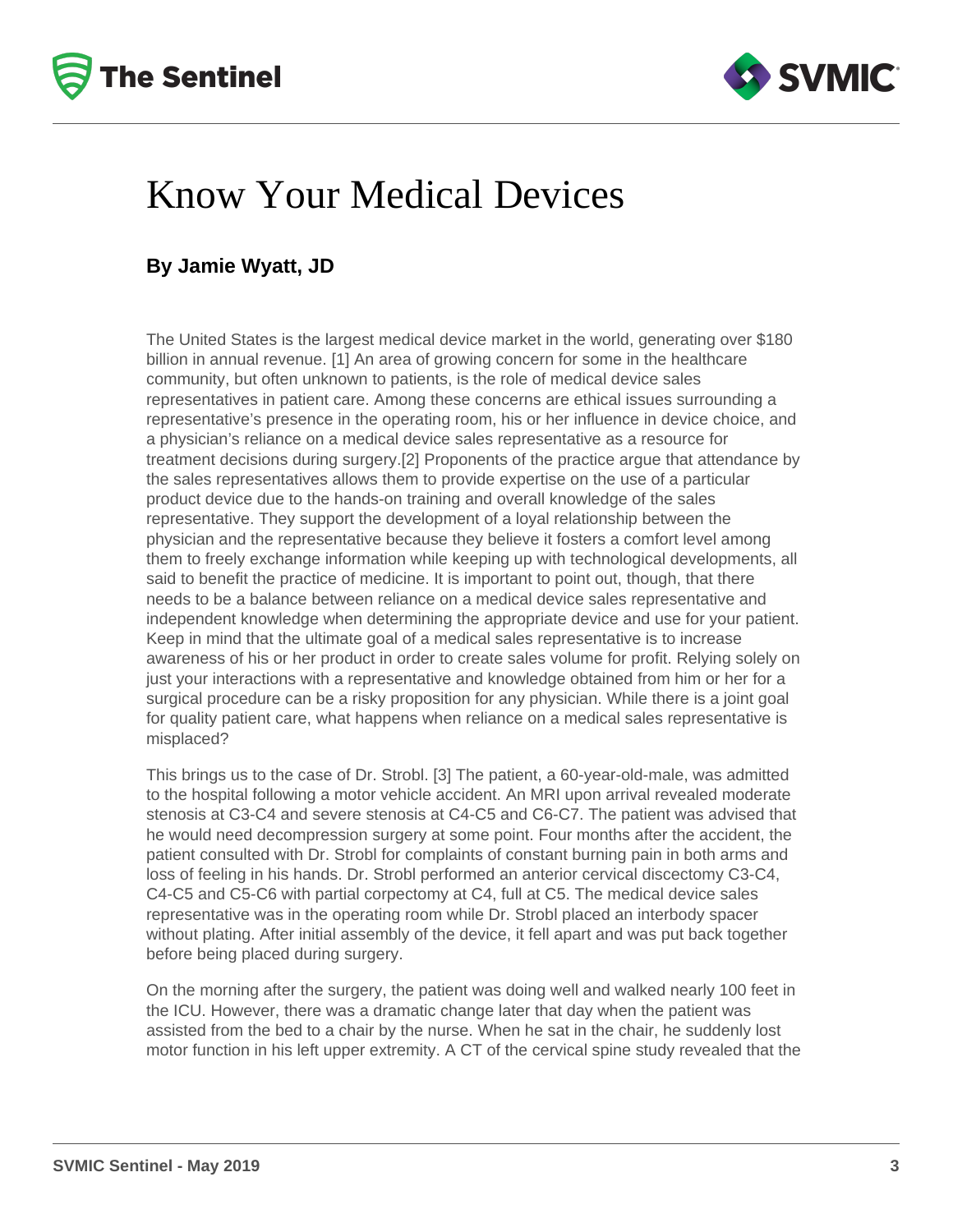



strut between C4 and C5 had become dislodged causing stenosis on the left side of the spinal canal. Dr. Strobl performed emergency surgery to retrieve and remove the C5 cage interbody spacer and place a C5 titanium cage. He found a retropulsed spacer causing spinal cord impingement and cervical stenosis. He noted separation of the spacer part. Dr. Strobl performed a fusion surgery and later transferred the patient to a rehabilitation facility. At the time of discharge from the rehab facility, the patient could ambulate independently but complained of chronic pain.

Following his recovery, the patient filed suit against Dr. Strobl alleging breach of the standard of care for the use of a prosthetic modular interbody spacer device in the cervical spine without plating. The allegations asserted against the device manufacturer consisted of a claim of negligent design and manufacturing of a device, asserting that defects in the design and construction rendered the product unreasonably dangerous. Damages included, but were not limited to, pain and suffering (both past and future), additional surgery, lost wages, and medical expenses.

The defensibility of the claim was difficult. The medical sales device representative testified in his deposition that his device recommendation was based on the type of surgery Dr. Strobl was to do that day. He gave assurances that off label use was appropriate, but when defending his actions, he and the manufacturer asserted that the product insert for the device clearly stated that it was not intended for the cervical spine and should be used in conjunction with a plate for additional stability. The representative testified in his deposition that Dr. Strobl discussed during the surgery that he would be unable to fit a plate. The representative admitted he acquiesced to Dr. Strobl using the device without plating, testifying that the physician made the decision to go forward after their discussion. Matters got more complicated when conflicting testimony developed wherein Dr. Strobl testified that the manufacturer's representative encouraged him to use the product and assembled the device. However, the representative testified that the product came apart and then Dr. Strobl handed it to the nurses to reassemble. Despite knowing that the literature said that the product was not to be used if this occurred, the medical device sales representative said nothing. He testified that he believed it was the surgeon's responsibility to know this information, as he was the one putting it in the patient's body. The representative also testified that he didn't think the placement was correct, but did not say anything because he was not the physician. In fact, all of this testimony hurt Dr. Strobl as it was clear that he relied on the representative to put the device together, agreed to move forward without the necessary plating, used the device off label, and had little personal knowledge of the product when it fell apart. In most cases, it is reasonable to look to a representative to provide pertinent information about their device, but it is necessary to have a working knowledge of such a device, risks associated with its use, and contraindications. In this case, Dr. Strobl admitted he did not spend any time familiarizing himself with the device nor reading about it.

The attorney for the manufacturer and representative defended the case with arguments that are typical in these circumstances, such as the device was installed by the physician who should have had a working knowledge of the device, its components, and the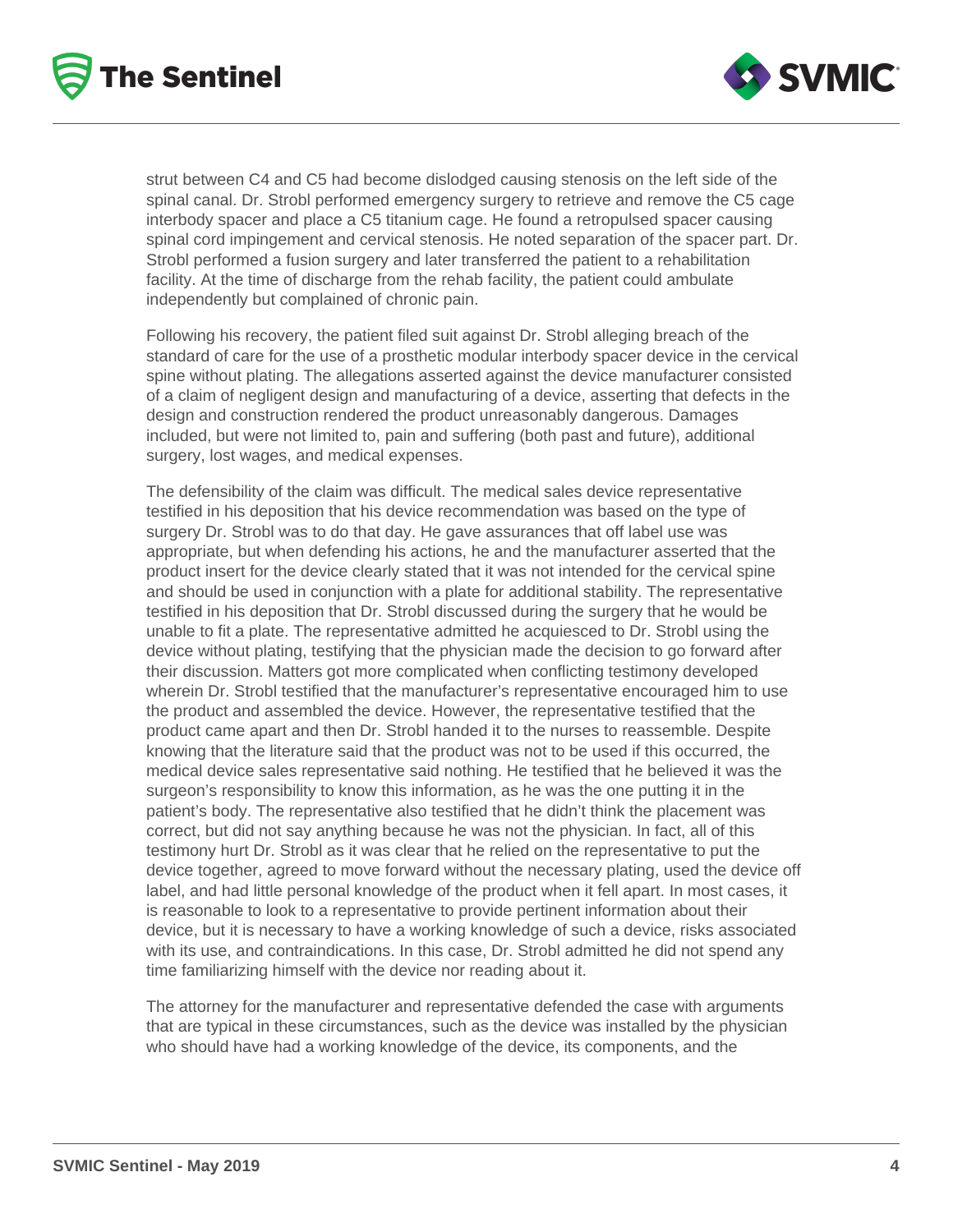possible damages caused by a device since he/she is in the best position to know. In essence, the physician has a duty to know what he or she is installing in the patient's body.

In the end, due to the physician's reliance on the sales representative's assistance regarding the component's use and placement, a settlement was made on behalf of our insured surgeon. The manufacturer also entered into a separate settlement with the patient. The takeaway here should be that a medical device sales representative can be a useful resource in determining the appropriate device for your patient; however, it is necessary to have your own knowledge base when working with a device. While a medical sales manufacturer can certainly face liability on a products claim for a defective product, it will not prevent an action from being filed against you for improper use of such a device, leaving you to defend the adverse outcome.

[1] Zacks Equity Research, Medical Device Industry Outlook-June 2018, (June 2018), <https://www.nasdaq.com/article/medical-device-industry-outlook-june-2018-cm978557>

[2]Relias Media, Physicians Rely on Device Reps, but have ethical concerns, (March 1, 2018), [https://www.reliasmedia.com/articles/142271-physicians-rely-on-device-reps-but](https://www.reliasmedia.com/articles/142271-physicians-rely-on-device-reps-but-have-ethical-concerns)[have-ethical-concerns.](https://www.reliasmedia.com/articles/142271-physicians-rely-on-device-reps-but-have-ethical-concerns)

[3] Names and identifying details have been changed for confidentiality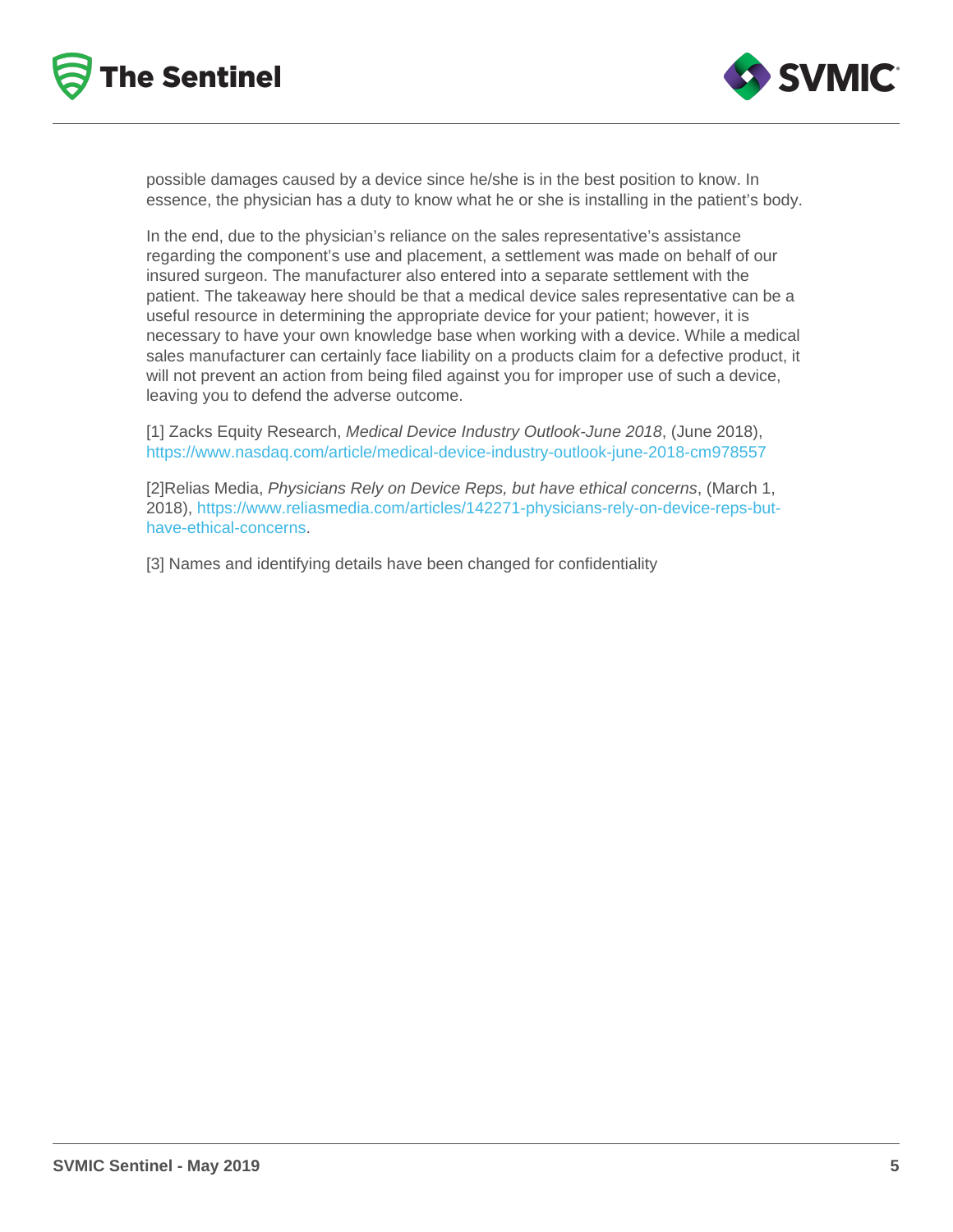



## Take a Gemba Walk

### **By Elizabeth Woodcock, MBA, FACMPE, CPC**

Gemba is a Japanese term meaning "the real place." In medical practices across the country, administrators are taking the walks to the "real places" in their practices – the front office, the exam rooms, the business office, and throughout the halls of their practices. Administrators are performing Gemba walks in order to observe work-inprogress, engage with their team, understand the work process, and identify opportunities for improvement.

A Gemba walk features personal observation of work by dedicating time to observe and interview those who are closest to the work. Instead of reviewing results, deducing opportunities, or promulgating recommendations from the confines of an office, the Gemba walk involves physically walking through the process – and speaking with the team members who are actually doing the work as they are the best candidates to see, understand, and solve problems.

The focus is on the process, many of which were put in place years ago. And, if we do anything well in medical practice operations, it's doing things like we've always done them in the past. This isn't meant to be a compliment – in fact, it's time to question ourselves – listen, observe, inquire. Why do we do it this way? How can we do it better?

This procedure can be applied to any work stream: immunizations for well-child checks, scheduling new patient appointments, processing faxed-in referrals, or working an insurance denial. You may discover that immunizations are not always charged; new patients may be abandoning their phone calls because of outdated call routing; fax-in referrals get printed, copied and filed before worked without any acknowledgement; and denials for registration-related errors are written off due to lack of resources. These "aha" moments will not come from reviewing a report, receiving a patient complaint, or reading an email – they come from actually seeing the work being done and improving it on the spot.

One word of caution: Often, the team will not recognize an opportunity because the barrier (or problem) has existed for so long. Be respectful; do not point fingers. Instead, build trust by coaching the person who is showing you the work when you discover a problem, instead of blaming.

Challenge yourself and your team to develop your own solutions with Gemba walks that help you find new ways of working and connecting with patients, while improving the efficiency and effectiveness of your practice operations.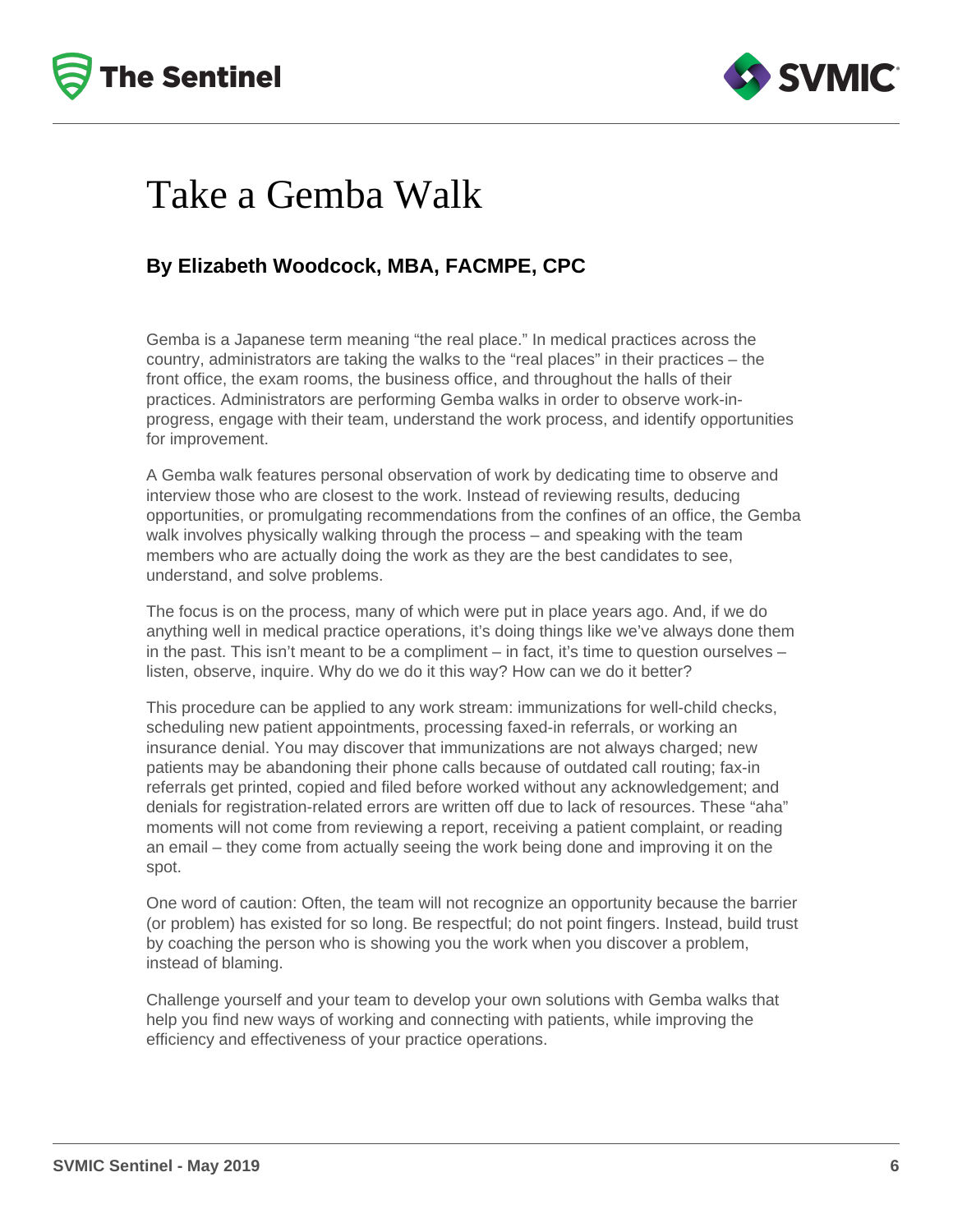



#### Tips on Getting Started

Establish a standard set of questions for your Gemba walks, focused on each process you're observing. Ask: Who is involved? What do you do? Why do you do that? Can you show me? What materials are used? How do you know what to do? When does the task take place? What depends on the outcome? How can the task be improved? What road blocks can I remove?

Or, give "trystorming" a chance! We've all heard of brainstorming, but what about "trystorming?" Trystorming is a technique that combines brainstorming with action based on the rapid testing and implementation of an idea. Come up with a potential list of solutions; instead of merely thinking about ideas, take action to test the best solution. If it fails, try the next one. This concept is an exceptional one to review with your team before you start your Gemba walks. It helps to create a culture of action – infused with a spirit of creativity.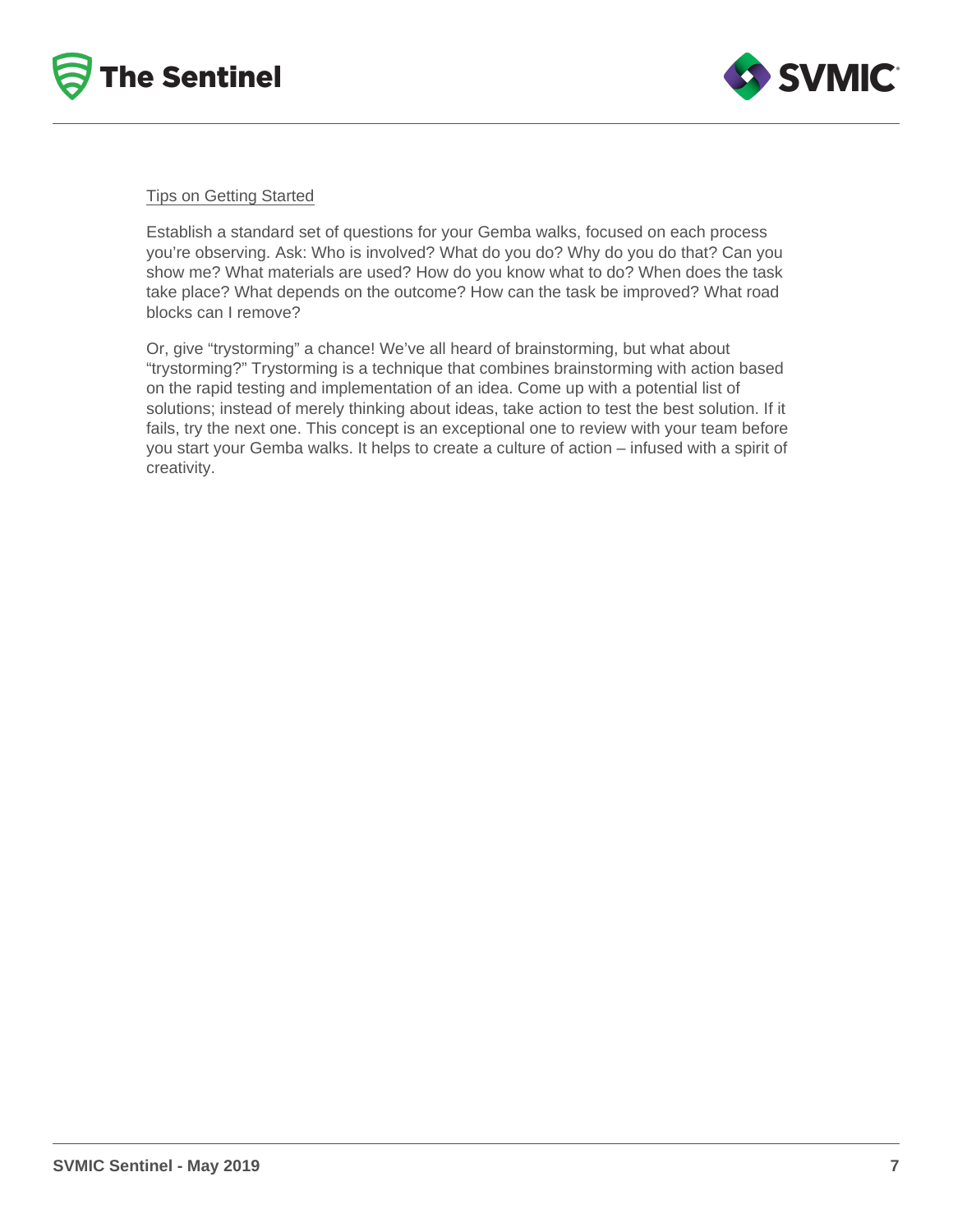



# Finding - and Resolving - Problems in the Billing Office

## **By Elizabeth Woodcock, MBA, FACMPE, CPC**

As a business, there's a lot of money at stake in a medical practice. When mistakes occur in the billing office, it is easy for you to get frustrated. If you're consistently spending time handling the aftermath of blunders, then it is time to shift your focus from problem resolution to problem prevention. These tips can help your team reduce errors while increasing morale:

**Focus first on hiring and training.** In the heat of the moment, it is easy to make a hasty hiring decision or to rush new employee training, yet these mistakes can add up to lost time and income as well as employee turnover. Take the time upfront to hire top performers; create a pre-employment test to confirm basic skills, check references and always perform a background check before hiring. Provide high-quality training. Likewise, current employees also need continuous training to enhance their skills; ask them what they need and what questions they have. When you make these early and ongoing investments, it will pay off for years to come in the form of employee loyalty and performance.

**Implement a quality improvement culture.** Billing and reimbursement guidelines, as well as processes, are always changing; mistakes can and likely will happen. However, employees should not be so terrified of making a blunder that they fail to share concerns and issues with their supervisor. When you implement a quality improvement program, you provide a safeguard for employees, as well as a training tool. Quality checks are also helpful for new employees during the learning process.